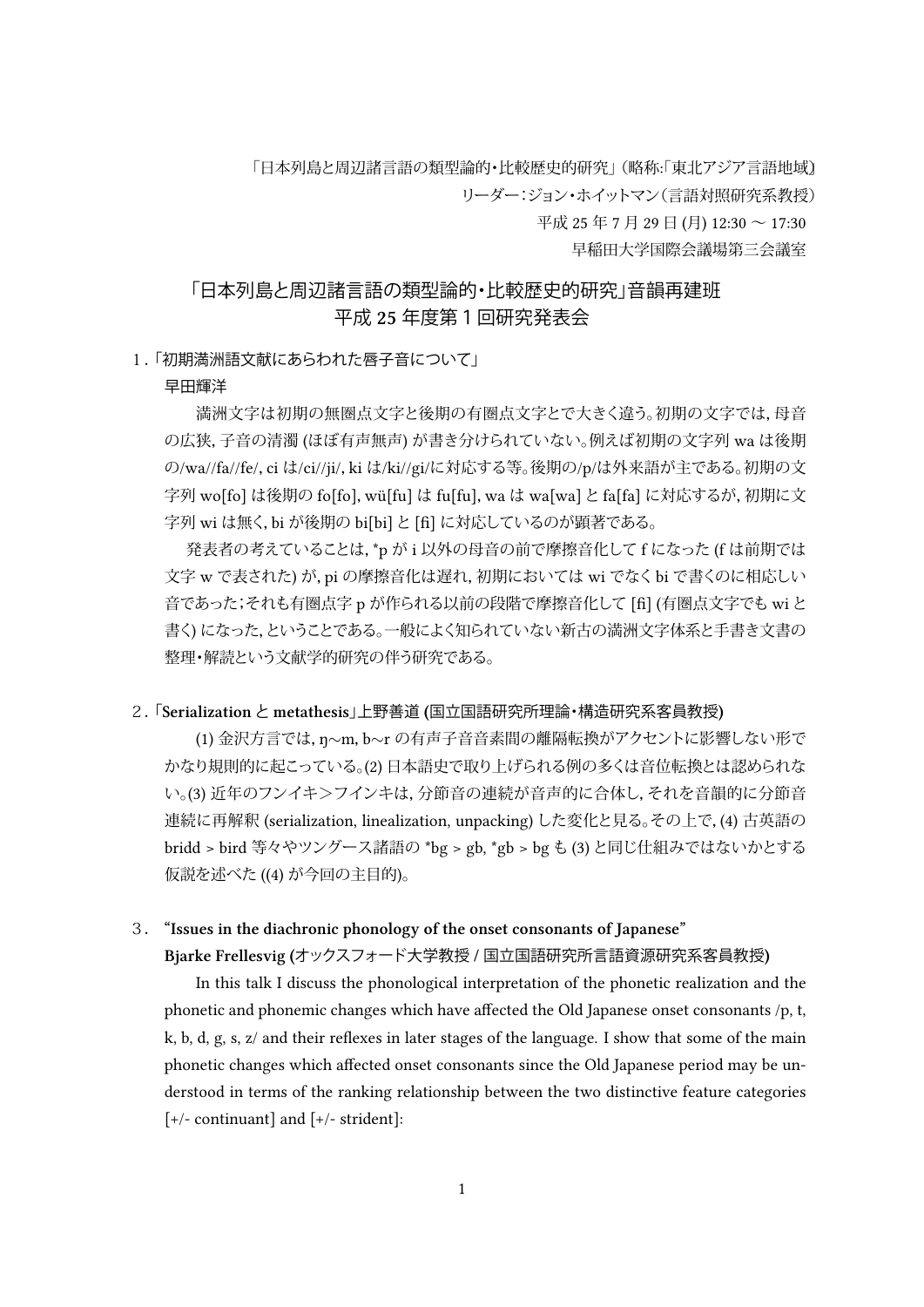(1) In OJ and EMJ, the category [+/-strident] was phonemic, allowing for phonetic variation with respect to [+/-continuant].

(2) At some point the ranking was reversed, leading to the LMJ and NJ system with [+/ continuant] being the phonemic category, allowing for phonetic variation with respect to [+/-strident].

## 4.「上海語の事例から見た変調 **(tone sandhi)** の通時変化」

## 高橋康徳 **(**国立国語研究所理論・構造研究系プロジェクト **PD** フェロー**)**

本発表では、上海語変調の音韻体系および音声実現から垣間見える変調の通時的特徴に関 して議論した。具体的には以下の 2 点の問題を扱った。1) 上海語では (複合語の第 1 音節が) 陽 入である場合とそれ以外の声調の場合で変調パタンが異なるが、これらの変調パタンは異なる通 時的段階を反映していることを本発表では指摘した。また、新旧両方の変調パタンが変種として 現れる陽入変調 4 音節語では、変種の出現分布が形態統語構造によって偏ることを示した。2) 上 海語では「老派・中派・新派」の 3 種類の世代的変種が存在するが、声調と変調に関しては中派と 新派の間で違いが報告されておらず、共通の声調・変調体系を持つと考えられている。本発表では、 中派と新派の間でも変調の音声実現には相違があることを指摘し、この 2 つの世代的変種の間で も変調の (音声的な) 変化が起きていると主張した。

## 5. **"Initial Devoicing in Tonogenesis: the case of Mường Chỏi (A Language of Northern Vietnam)"**

#### **John Phan (**日本学術振興会特別研究員 **/** 国立国語研究所**)**

The spread of Literary Sinitic throughout East Asia was contingent upon a method of vocalizing sinographs specific to each cultural adaptation. The formation of reading systems like Sino-Korean Tongŭm 東音, Sino-Japanese Kan'on 漢音, and Vietnamese Hán-Việt 漢越 each developed in ways specific to the cultural and linguistic terms of contact between the vernacular language and Literary Sinitic. The formation of Vietnamese Hán-Việt, as demonstrated by the phonetic glossing techniques used in a 17th Century dictionary called the Explication of the Guide to Jeweled Sounds 指南玉音解義 (Viet. Chỉ Nam Ngọc Âm Giải Nghĩa) reveals multiple layers of vernacularization present in the consumption and production of cosmopolitan Literary Sinitic. An analysis of the first fiy glosses demonstrates three major points: 1) the primary phonology referred to in the glosses is an orally-derived system that is at odds with potentially transregionalizing texts like the rime tables and rime books; 2) ongoing changes in the phonology of contemporary Vietnamese informed glossing choices that were later potentially rectified by philologically-informed restoration efforts (and thus, glosses may demonstrate internal logic while not being consistent with what is now recognized as orthodox Hán-Việt pronunciation); and 3) Vietnamese phonology sometimes led to irregular misreading of Chinese characters, i.e. a "vernacular accent." These increasingly vernacularized effects may